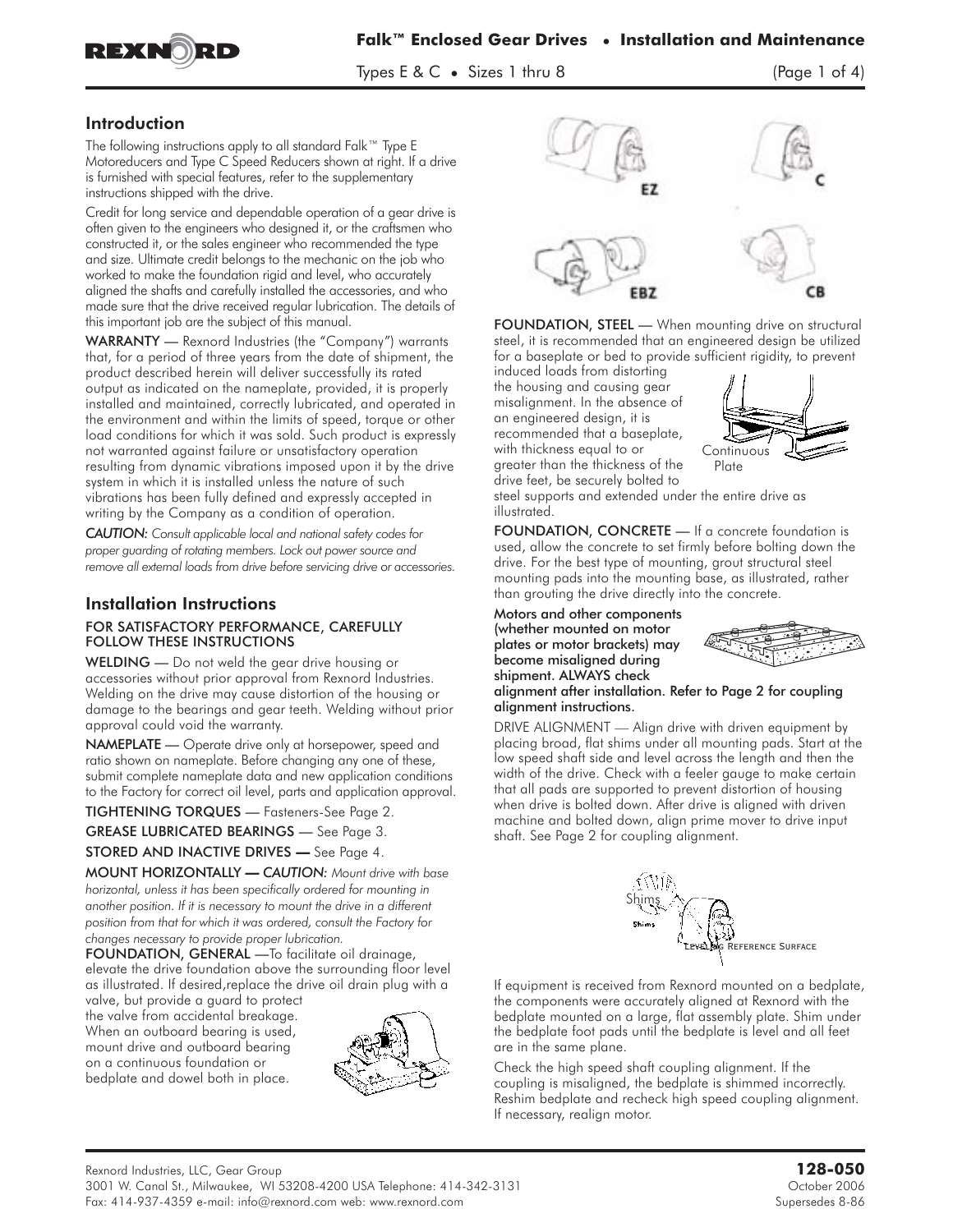$\frac{1}{2}$  of  $\frac{1}{2}$  of  $\frac{1}{2}$  is the  $\frac{1}{2}$  sizes 1 thru 8  $\frac{1}{2}$  of  $\frac{1}{2}$  is the set of  $\frac{1}{2}$ 

MOTOR BRACKETS **— The** weight, location and starting torque of the motor will cause some brackets to deflect downward and to twist. This movement is within allowable engineered limits for drive-motor selections from the Falk™ selection guide. If the customer considers the movement excessive, jackscrew supports for the bracket extension are available from Rexnord whether the motor was mounted by Rexnord or the customer. To compensate for deflection caused by heavy motors AND to get CORRECT COUPLING ALIGNMENT, use more shims under the rear motor feet than the front feet.

Motors and other components (whether mounted on motor plates or motor brackets) may become misaligned during shipment. ALWAYS check alignment after installation. Refer to coupling alignment instructions below.

## SHAFT CONNECTIONS

COUPLING CONNECTION — The performance and life of any coupling depends largely upon how well the coupling is installed and serviced. Refer to the coupling manufacturer's manual for specific instructions.



#### CORRECT METHOD

Heat interference fitted coupling hubs, pinions, sprockets or pulleys to a maximum of 275°F (135°C) and slide onto drive shaft.

INCORRECT METHOD DO NOT drive coupling hub, pinion, sprocket or pulley onto the shaft. An endwise blow on the shaft may damage gears and



# Provide suitable guards in accordance with OSHA standards.

bearings.

BACKSTOP— To prevent damage to backstops due to incorrect motor shaft rotation at startup, couplings are NOT assembled when drives are furnished with backstops. After completing the electrical connection, check motor and drive shaft rotations. Then complete alignment and assembly of coupling.

FALK™ COUPLINGS — Detailed installation manuals are available from the Factory and your local Rexnord Account Executive

or Distributor – just provide size and type designations stamped on the coupling. Refer to Manual 428-0l0 for Steelflex® couplings and Manual 458-010 for Gear couplings for lubricant requirements and a listing of typical lubricants meeting Rexnord specifications.



The following instructions apply to coupling alignment:

Gap and Angular Alignment — If possible, after mounting coupling hubs, position the driving and driven drives so that the distance between shaft ends is equal to the coupling gap. Align the shafts by placing a spacer block, equal in thickness to required gap, between hub faces, as shown above, and also at 90° intervals around the hub. Check with feelers.

Offset Alignment — Align shafts of driving and driven drives so that a straightedge will rest squarely on both coupling hubs as shown to the right and also at 90° intervals. Tighten foundation bolts of the connected equipment and recheck alignment and gap.



PINION MOUNTING — Mount the pinion

as close to the drive as possible to avoid undue bearing load and shaft deflection. Refer to the Factory for pinion alignment instructions.

OUTBOARD BEARING — Mount the outboard bearing and drive on a common foundation so that they will shift as an assembly if settling should occur. Bring the outboard bearing to the correct horizontal position with broad flat shims under the mounting pad. Align accurately so that the load is equally divided between the two drive bearings and the outboard bearing. Mount a stop bar against the pillow block foot on the load side when large horizontal load components are exerted on the pillow block.

SPROCKET, PULLEY OR SHEAVE CONNECTION —Mount power take-offs as close to the gear drive housing as possible to avoid undue bearing load and shaft deflection.

Align the output shaft of the gear drive square and parallel with the driven shaft by placing a straightedge across the face

of the sprockets or sheaves as illustrated.Check horizontal shaft alignment by placing one leg of a square against the face of the sheave or sprocket with the spirit level on the horizontal leg of the square.

SQUARE AN<mark>D</mark><br>PARALLEI



DO NOT over tighten belts or chains. Adjust chains to manufacturers' specifications. Adjust belts as follows:

The ideal tension is the lowest tension at which the belt will not slip under peak load conditions. Check the belt tension frequently during the first 24 to 48 hours of run-in operation. Over tightening belts shortens belt and bearing life. Keep belts free from foreign material which may cause slippage. Inspect the V–belt periodically; tighten the belts if they are slipping.

TIGHTENING TORQUES — Use the values specified in the table below for fastening motors and Falk™ drives and accessories to their mounting surfaces with SAE Grade 5 or ASTM A449 non-lubricated fasteners. DO NOT use these values for "torque locking" fasteners or for fastening components with aluminum feet or with soft gaskets or vibration dampers on the mounting surface. If the tightening torque exceeds the capacity of the torque wrench, use a torque multiplier.

#### Tightening Torques – lb-in – DO NOT LUBRICATE FASTENERS

| <b>Thread</b> | Metal    | Metal to | <b>Thread</b>  | Metal   | Metal to |
|---------------|----------|----------|----------------|---------|----------|
| Dia-UNC       | to Metal | Concrete | Dia-UNC        | to Meta | Concrete |
| .250-20       | 90       | 70       | 1.250-7        | 12600   | 10000    |
| $.3125 - 18$  | 185      | 145      | $1.375 - 6$    | 16500   | 13000    |
| $.375 - 16$   | 330      | 255      | 1.500-6        | 22100   | 17500    |
| .500-13       | 825      | 640      | 1.750-5        | 23700   | 18700    |
| .625-11       | 1640     | 1280     | $2.000 - 4!/2$ | 37000   | 29000    |
| .750-10       | 2940     | 2290     | $2.250 - 4!/2$ | 52000   | 41000    |
| .875-9        | 4560     | 3750     | 2.500-4        | 72000   | 56000    |
| $1.000 - 8$   | 6800     | 5600     | 2.750-4        | 98000   | 77000    |
| 1.125-7       | 8900     | 7000     | 3.000-4        | 125000  | 99000    |

**128-050** Rexnord Industries, LLC, Gear Group

October 2006 3001 W. Canal St., Milwaukee, WI 53208-4200 USA Telephone: 414-342-3131 Supersedes 8-86 Fax: 414-937-4359 e-mail: info@rexnord.com web: www.rexnord.com

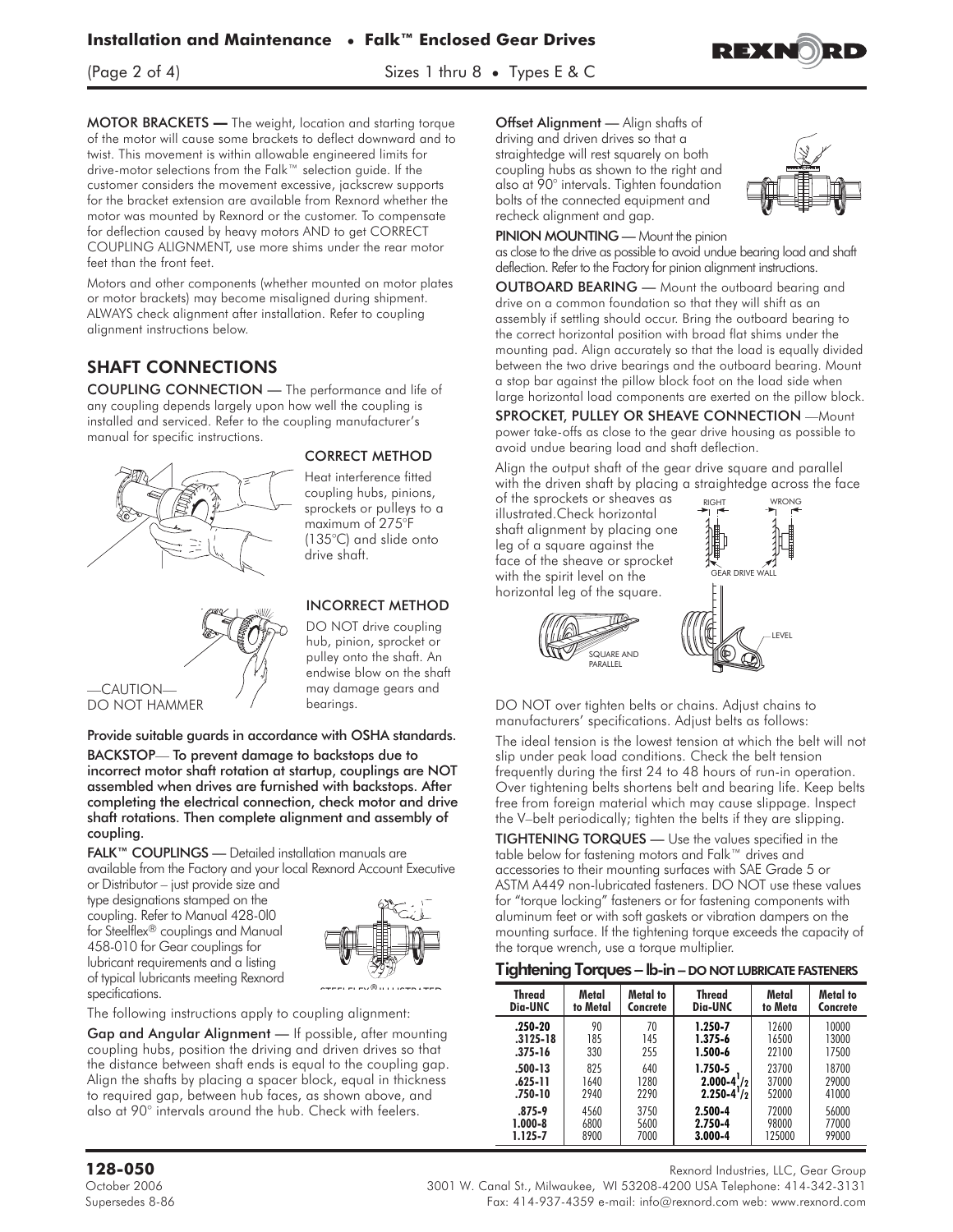

 $T_{\rm P}$  is the size of  $\alpha$ 

## LUBRICATION

DRIVE LUBRICATION — Read and carry out all instructions on lubrication plate and heed all warning tags. Determine minimum and maximum ambient temperatures in which the drive is to operate and read the SAE or AGMA lubricant number for those temperature conditions from the lubrication plate on the drive. Select a lubricant from Manual 128-010 corresponding to the SAE or AGMA lubricant number.

OPERATING TEMPERATURE — If the drive is operated in an area where the temperatures vary with the season, change the oil viscosity to suit the season. For cold weather operation, use a

light oil that will circulate freely at all times. The pour point of the oil should be less than the minimum external temperature encountered. During hot weather, use a high viscosity oil that will not thin out and lose its lubricating qualities.



If a drive operates in the sun at ambient temperatures over 100°F (38°C), then special measures

should betaken to protect the drive from solar energy. This protection can consist of a canopy over the drive or reflective paint on the drive. If neither is possible, a heat exchanger or other cooling device may be required to prevent the sump temperature from exceeding the allowable maximum of 200°F (93°C).

EXTREME PRESSURE LUBRICANT — DO NOT use extreme pressure lubricant in drives equipped with an internal

**backstop**. Drives sometimes are severely overloaded due to a change in design of the driven machine, or a change in the nature of the material that is being processed. This also occurs when power requirements are in excess of that originally estimated. As a result, the gear teeth may show signs of distress in the nature of scuffing, scoring or pitting. For applications of this nature, an extreme pressure lubricant is recommended. This gives added protection to the gear teeth and may retard scoring and scuffing. However, this is not a cure-all. Applications which are severely overloaded should be referred to the Factory for further study and recommendations. Extreme pressure lubricants are listed in Manual 128-010.

SYNTHETIC LUBRICANTS — **Do** not use synthetic lubricants in drives equipped with internal backstops. Synthetic lubricants of the polyalphaolefin type have been used successfully in gear drives to provide certain advantages beyond that available with Mineral Oil or Extreme Pressure Oil. Depending upon operating conditions, these advantages may include: longer service life between lubricant changes, elimination of need to change lubricant to suit the season, operating capabilities beyond the high and low temperature limits of Mineral or EP oils.

Select synthetic lubricants in accordance with specifications in Manual 128-010.

Splash Lubricated Drives — **Standard** Type E & C drives are splash lubricated. The lubricant is picked up by the revolving elements and distributed to all bearings and gear meshes.

OIL LEVELS — **Fill** the reducer with oil to the level indicated by the arrow on the side of the drive, on the vertical standpipe, or on the oil dipstick. Approximate oil capacities are shown at right.

When an oil level standpipe is furnished and shipped separately, assemble the standpipe to the side of the drive so that the scribed line will be clearly visible for future service checks.

Before starting, if conditions permit, rotate the input shaft by hand to check for any obstruction. Then start the drive and allow it to run without a load for several minutes. Shut



down and recheck oil level. Add oil to compensate for cooler, filter, etc., oil capacities. If everything is satisfactory, the drive is ready for operation.

GREASE LUBRICATED BEARINGS — **When** changing oil in the drive, grease bearings with a NLGI #2 bearing grease. Regrease these bearings as part of the standard maintenance program. Before installing a drive, note the location of all of the bearing grease fittings and grease labels for future maintenance reference. Note that some fittings may be ABOVE the oil level line and others BELOW. If a grease fitting will become inaccessible after the drive is installed, replace the fitting with a pipe extension (and the fitting) so that the grease fitting will be in an accessible location after the drive is installed.

#### DO NOT confuse the grease fittings for grease lubricated seals with those for grease lubricated bearings. If seal is inadvertently greased, grease will appear along the shaft at the shaft cover.

All right angle L.S.S. bearings are grease lubricated. Always remove the purge plug (when provided) when greasing bearings so that the old grease can escape. Wipe off purged grease and replace the plug after greasing bearings.

**VERTICAL DRIVES — Fill** the oil cup to a level slightly below the notch in the cup to lubricate the lower of the two low speed shaft seals.

The oil in the seal housing compartment is independent of the oil in the reducer housing; it is a lubricant reservoir for the lower seal



for Vertical Units

and also a trap to protect the seals from direct contact with dust or dirt.

If both seals fail, oil from the reducer housing will pass into the oil compartment and then overflow through the notch in the oil cup